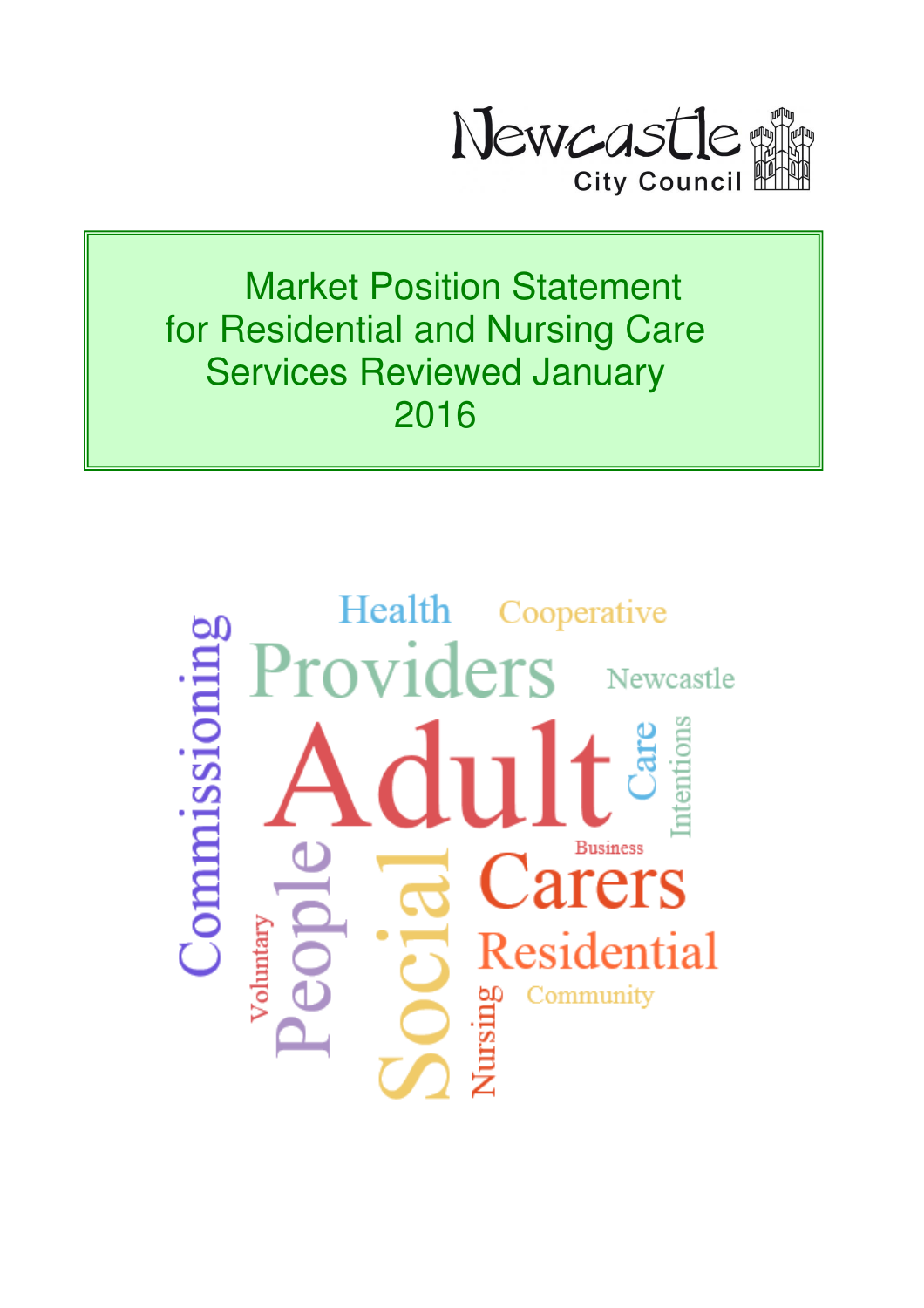# **Contents**

| <b>What is a Market Position Statement?</b><br>3                |    |  |  |
|-----------------------------------------------------------------|----|--|--|
| How to use this document                                        | 3  |  |  |
| What is driving change                                          | 3  |  |  |
| Who is it for?                                                  | 4  |  |  |
| <b>Key Information</b>                                          | 5  |  |  |
| Needs profiles of adults living in Newcastle                    | 5  |  |  |
| <b>What's happening in Newcastle?</b>                           |    |  |  |
| What we do                                                      | 6  |  |  |
| <b>Funding and Finance</b>                                      | 8  |  |  |
| What do people say?                                             | 8  |  |  |
| What do providers say?                                          | 9  |  |  |
| What services in Newcastle will look like                       | 9  |  |  |
| How Newcastle Council will help providers be fit for the future | 9  |  |  |
|                                                                 |    |  |  |
| What business development opportunities will this create?       | 10 |  |  |
| <b>Key contacts</b>                                             | 11 |  |  |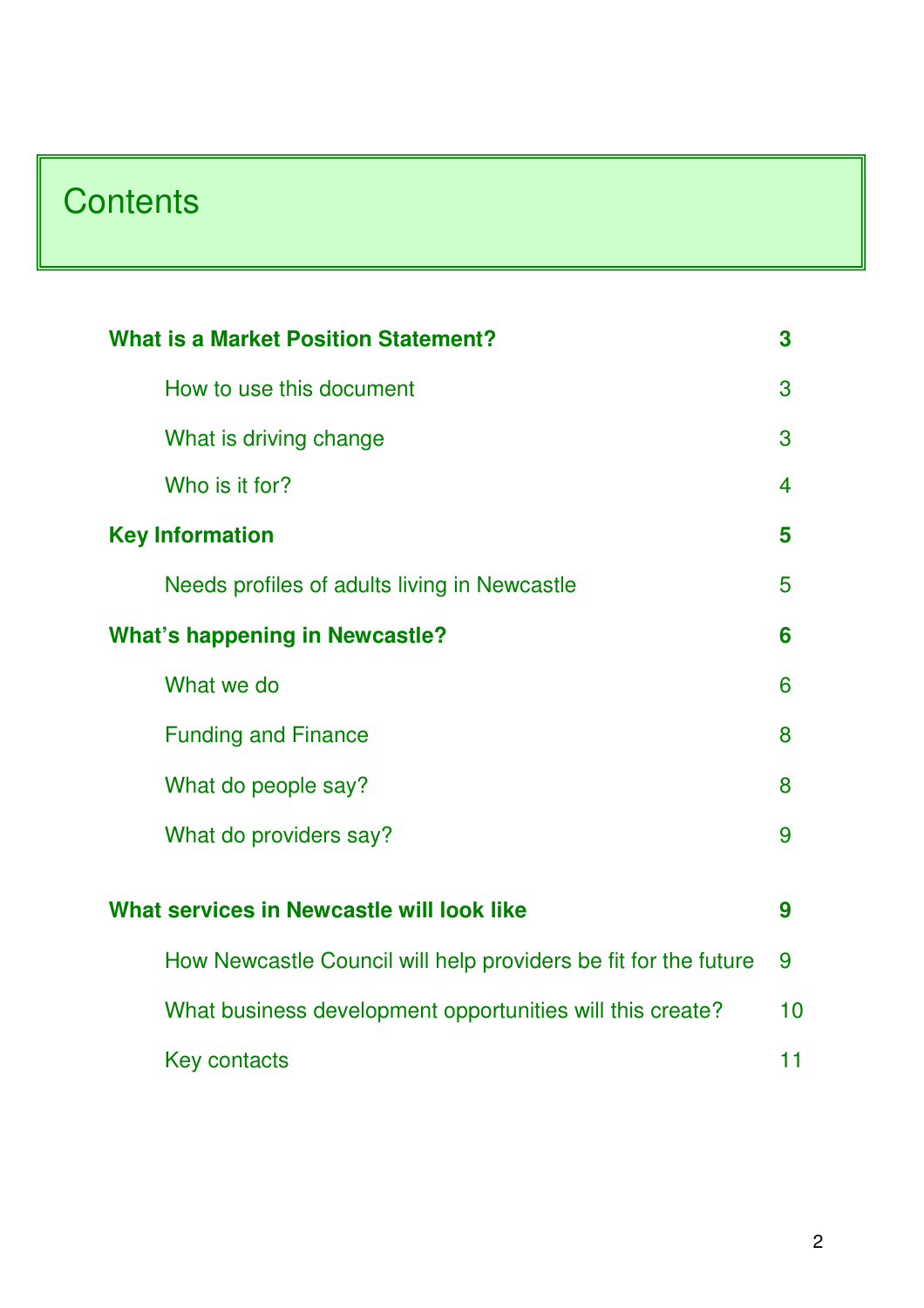#### **Drivers for Change**

The **Care Act 2014** sets out the biggest reform to the social care system for over 60 years; placing a new statutory duty on local authorities to promote a wider offer for adults and carers in need of support.

Within the act it states that "Local authorities must consider how to meet each person's specific needs rather than simply considering what service they will fit into. The concept of meeting needs also recognises that modern care and support can be provided in any number of ways, with new models emerging all the time, rather than the previous legislation which focuses primarily on traditional models of residential and domiciliary care."

"The ambition is for local authorities to influence and drive the pace of change for their whole market, leading to a sustainable and diverse range of care and support providers, continuously improving quality and choice, and delivering better, innovative and costeffective outcomes that promote the wellbeing of people who need care and support."

### What is a Market Position Statement?

Newcastle City Council aspires to be a cooperative council; this means we want to:

- Deliver services in cooperation with communities,
- Enable communities to inform choices about the Council's priorities,
- Involve communities in deciding how services can be delivered in the future and how to achieve a balance between those services which are available to everyone and those that are for people with an assessed social care need.

Market Position Statements are the first step towards achieving a cooperative approach to the commissioning of services. These documents are designed to help Adult Social Care providers and the people who use Adult Social Care services in Newcastle, understand what services are currently on offer in the City, and also what we think Adult Social Care services should look like in the future.

We are producing a range of these documents looking at different client groups and service models in the City.

In developing these documents we will speak to people that use Social Care services, the people that work in services and the organisations that run them to understand what they think of what's currently on offer and how they would like to see it change.

We want to use these documents as the start of a conversation with providers, carers and people who use services, about the vision for the future of our Social Care market in Newcastle.

#### How to use this document

This document gives providers a direction about what we need from the residential and nursing care market to help us to meet our local priorities for a range of service user groups.

It is part of a suite of documents that provide the key information and statistics on needs, demand and trends for the city. It should therefore be read in conjunction with:

- the Newcastle Future Needs Assessment
- The joint Wellbeing for Life Strategy
- The other Market Position Statements we have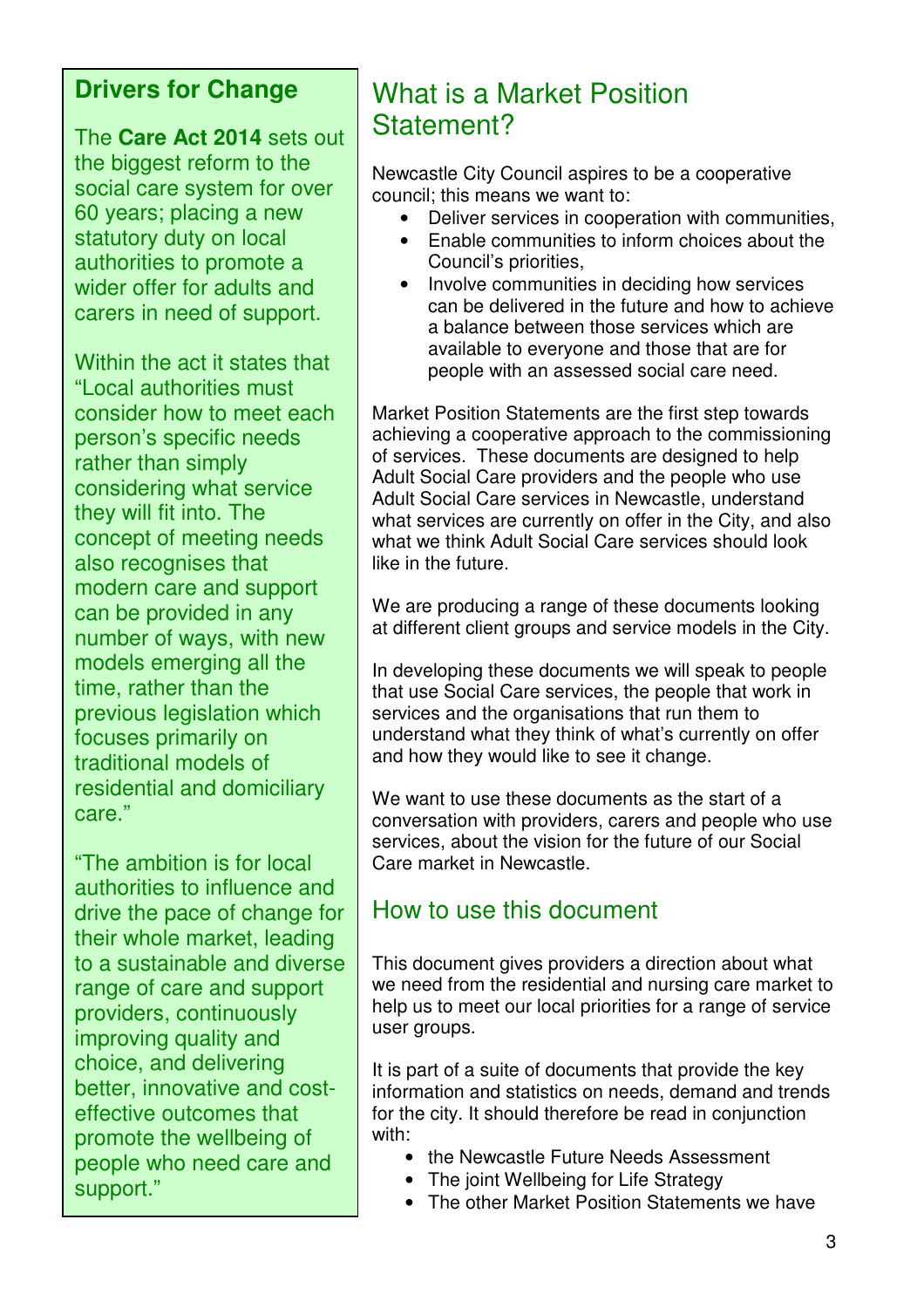### **Drivers for Change**

The **Care Act** has had a major impact on the Council in relation to its Adult Social Care responsibilities, extending existing duties and adding new duties.

Some of the major changes being brought about by the act are:

- The Council will have a duty to;
	- o improve integration with Health partners
	- o provide preventative services
	- $\circ$  provide information and advice signposting
	- o assess any adult with a need for a care and support service
	- o facilitate a marketplace that offers a diverse range of high quality and appropriate services
- A national eligibility criteria
- A cap on care costs
- Establishment of universal deferred payment scheme

As the reforms are so far reaching, and changes to the financial position will not be clear for some months, it is difficult to plan ahead at this time.

developed or are currently developing

Links to these documents can be found at www.wellbeingforlife.org.uk and www.newcastle.gov.uk.

### Who is it for?

This document is aimed at:

- existing and potential providers of general residential and nursing services, who will be able to use the information to develop their business plans to best meet the needs of current and future residents. Providers can learn about our intentions for what services in Newcastle will look like and use this to inform their own planning for the future;
- community stakeholders, including service users and their carers, to understand and be involved in shaping the direction of travel in Newcastle;
- voluntary and community organisations, who will be able to learn about future opportunities and use the information to build on their knowledge of local needs in order to develop new activities and services;
- health colleagues, who will be crucial partners in ensuring services are cooperatively commissioned, which is fundamental to Newcastle City Council's approach;
- individuals who are interested in starting up social enterprises or a business in this sector, who will be able to use this document to identify future opportunities in the market.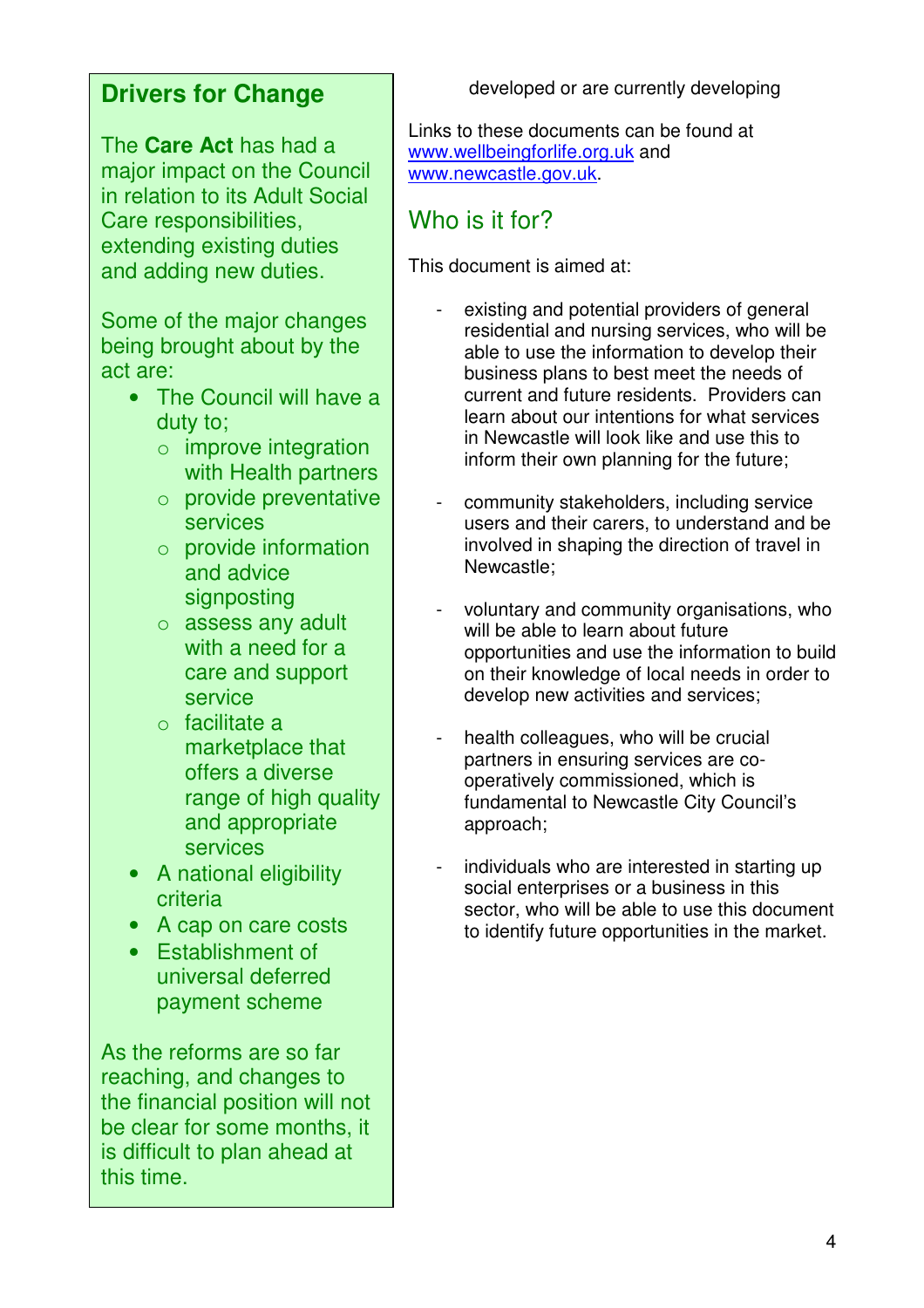#### **Needs profiles of adults living in Newcastle**

There are 283,400 adults aged 18 and over in Newcastle, of which:

- 40,813 adults aged 65 and over
- 46,640 adults with short and long term mental health conditions
- 25,810 adults providing unpaid care
- 18,657 adults with a physical disability or sensory impairment
- 4,745 adults with a learning disability

Source: Adult Social Care Local Account, Our Annual Report 2013/14

## Key Information

Demand on Social Care services in Newcastle is growing as Newcastle's population ages.

There is an overall predicted increase in the population of Newcastle from 283,400 in 2013 to 299,400 by 2030 – a 5.7% growth in the population over the forecast period.

| Whole population             | 2013    | 2020    | 2037    | % change<br>2013 - 2030 |
|------------------------------|---------|---------|---------|-------------------------|
| ONS 2012-based<br>projection | 283 400 | 299 400 | 305 100 | 5.7                     |

Source: ONS 2012 accessed on Know Newcastle August 2015

The most significant feature in the population projections is the projected 36.2% growth of people in the over 65 age group by 2030.

This large increase in the number of people over 65 is already resulting in an increased number of people with dementia related care needs as well as other long term conditions, creating further pressures for Social Care services.

As would be expected, the proportion of people with limiting health or disability issues increases with age, illustrated by the table below.

|                                                 | Age     |                    |             |                |              |
|-------------------------------------------------|---------|--------------------|-------------|----------------|--------------|
| <b>Disability</b>                               | 0 to 15 | <b>16 to</b><br>49 | 50 to<br>64 | 65 and<br>over | <b>Total</b> |
| Day-to-day<br>activities<br>limited a lot       | 942     | 5,952              | 7,014       | 12,753         | 26,661       |
| Day-to-day<br>activities<br>limited a<br>little | 1,128   | 7,224              | 6,788       | 10,776         | 25,916       |
| Day-to-day<br>activities<br>not limited         | 45.904  | 135,179            | 31,327      | 15,190         | 227,600      |
| Total                                           | 47,974  | 148,355            | 45,129      | 38,719         | 280.177      |

Source: Census 2011 accessed on Know Newcastle August 2015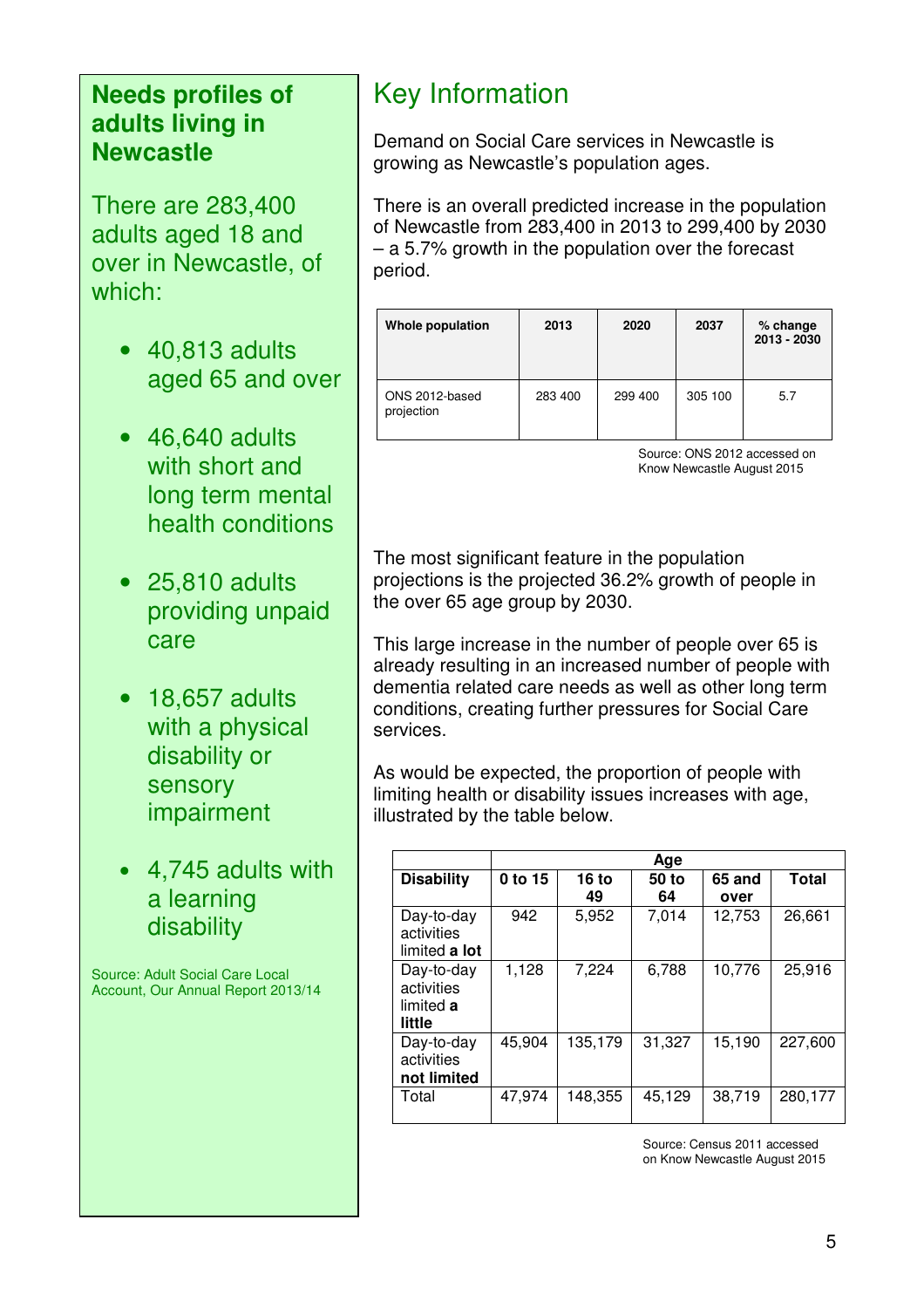#### **What we do**

There are 2238 registered beds available in homes across the City owned by these 26 organisations; of these 1387 are registered nursing beds.

The figure for nursing beds is the maximum number of beds for homes registered to provide nursing, this figure could be overstated due to the mixed registration of care homes i.e. where a nursing home is registered for 30 beds but at any one time could be using any, or all, of those beds for general residential care.

- People aged 85 years and over who cannot manage one activity will increase 67% up to 2030 (2,615 to 3,890) – an extra 1,275 people.
- People aged 85 years and over with a limiting long term illness will increase by 66% up to 2030 (4,048 to 6,141) – an extra 2,093 people.

## What's happening in Newcastle?

Changes brought about by the Care Act mean that Newcastle City Council funds social care for people that are deemed as eligible for services and financially assessed as unable to pay for those services themselves. We will also signpost people to appropriate services no matter what their level of eligibility is.

We support a number of organisations through a variety of funding streams, including the Newcastle Fund and Public Health monies. Many of these services support people that would not be eligible for services, either in the short or long term, and these services prevent people's needs escalating thereby reducing demand on statutory services.

The Council has placements with 26 organisations for generalist residential and nursing accommodation covering 49 Homes across the City. Of the 26 organisations 13 have 50 or fewer beds across all of their homes in the City;

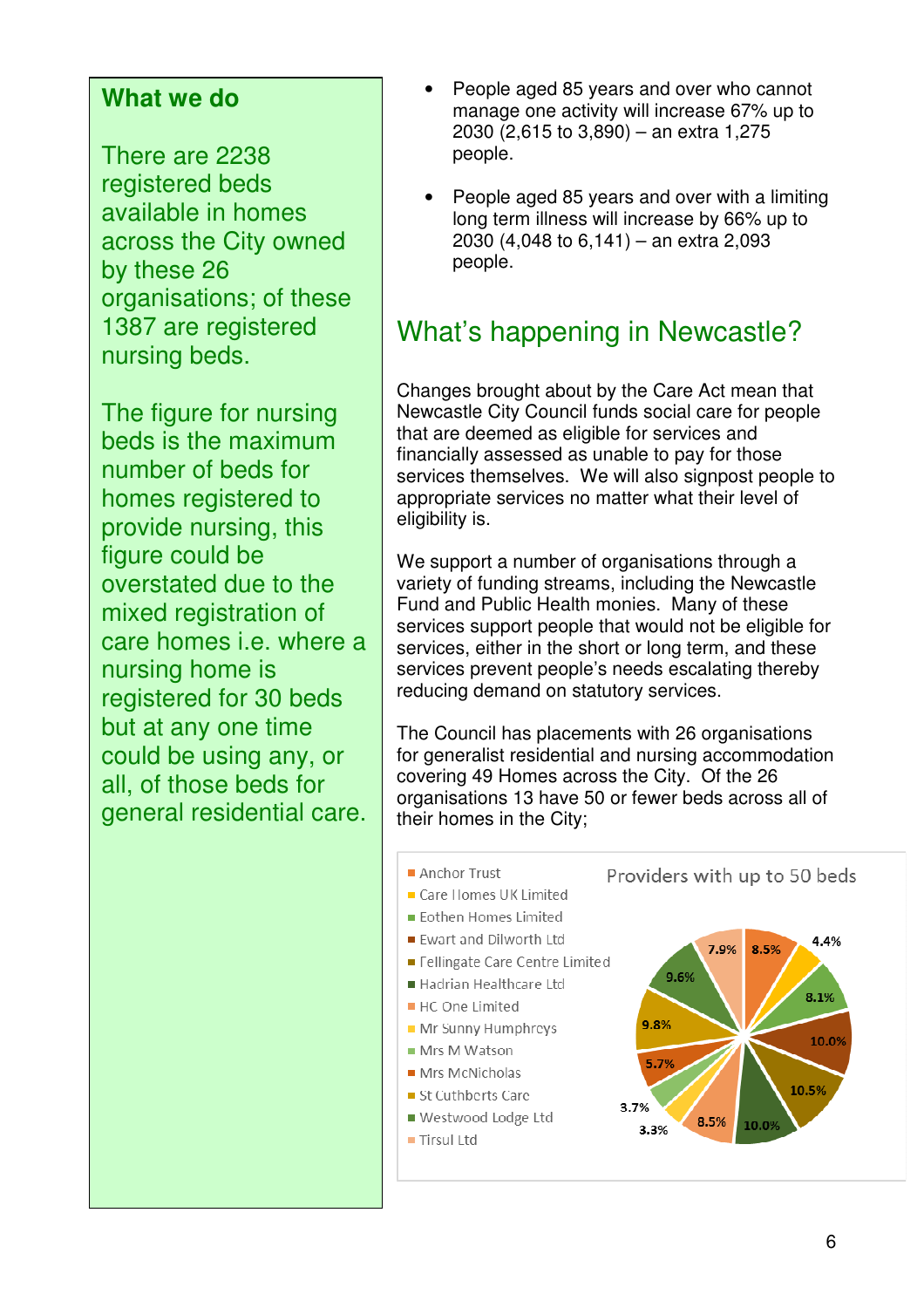

10 have between 51 – 150 beds across all of their homes in the City;

Three organisations have over 150 beds across all of their homes in the City;



The three organisations in the chart above are responsible for 39.6% of the general residential and nursing care market in the City.

In September 2015 the Council started a consultation process with all general residential and nursing care providers focussing on the fee setting process with the aim of agreeing a price structure which will create a sustainable marketplace for both providers and commissioners.

Following completion of the consultation process Newcastle will look to implement a framework agreement for general residential and nursing care providers which would cover a four year period.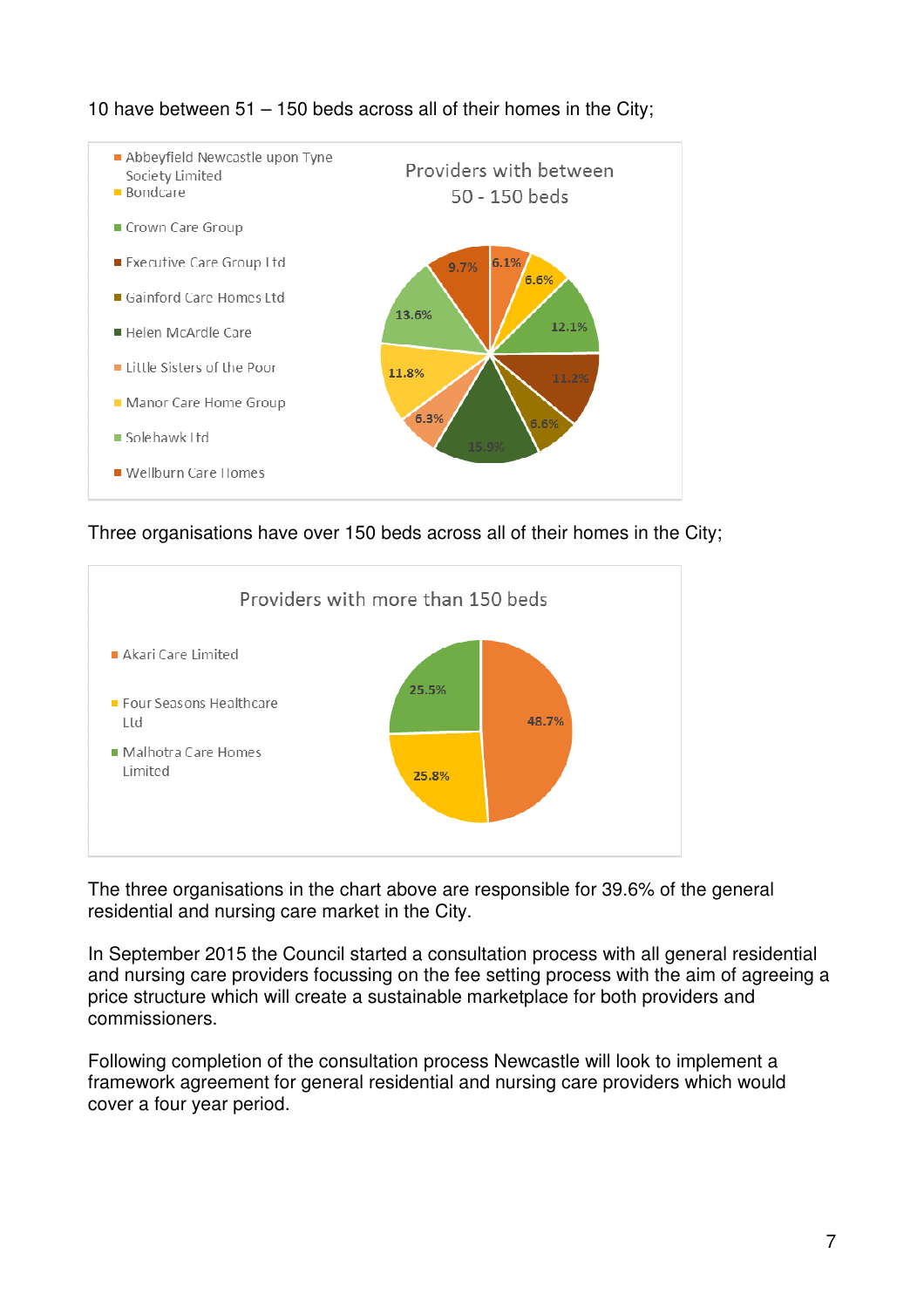### Funding and Finance

In 2013/14 we spent a net amount of **£72.1**million on adult social care services.



The following table gives a breakdown of spend on general residential and nursing care services for 2013/14.

|                    |                             | <b>Income</b>                         |                              |                           |
|--------------------|-----------------------------|---------------------------------------|------------------------------|---------------------------|
|                    | Gross<br><b>Expenditure</b> | <b>Client</b><br><b>Contributions</b> | <b>NHS</b><br><b>Funding</b> | <b>Net</b><br>Expenditure |
| <b>Residential</b> |                             |                                       |                              |                           |
| and Nursing        | £35,816,191                 | £7,419,324                            | £11,480,440                  | £16,916,427               |

#### What do people say?

[Staff] always treat my father with dignity and respect. Can't speak more highly of them. I have seen a great difference in my mam's happiness and she is more contented. The staff at [xxxxxxxx] do a great job. I am so glad I picked [xxxxxxx] as they are a marvellous staff and very caring Without the care that xxx has received they would have passed away a long time ago. As part of the **Quality Standards Monitoring** visits, carried out by the **Newcastle** Commissioning team, residents and their relatives and / or carers are interviewed to find their views on the services they receive. Feedback received during monitoring visits show that, overall, people are happy with the services that they receive, although it may take a while for people to settle into services residents and family generally find staff to be helpful, respectful and polite. I am very happy with the care my Mother receives. I would recommend it unreservedly. We are very happy with the care our mother receives, she is always clean and tidy, her hair is always done. She is always encouraged to try and eat and drink herself when possible. The staff are very friendly and make you feel welcome as if you are at the home of your parent.  $\overline{\phantom{0}}$ It's like a four star hotel with a family atmosphere.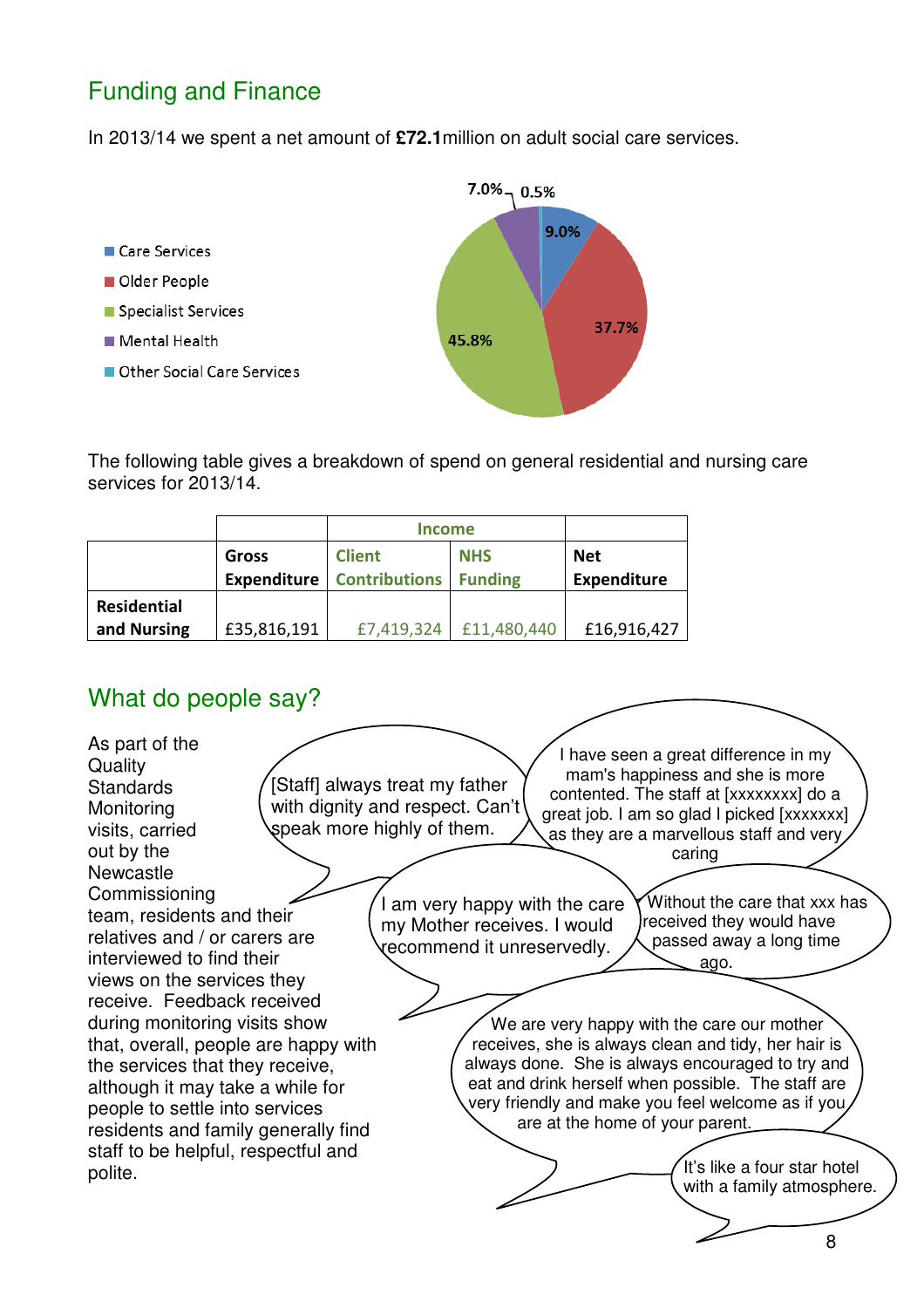#### **How Newcastle will help providers be fit for the future**

The Council will support the facilitation of the market and the development of the services described in this document by:

- hosting regular events for providers to meet and discuss future plans with other providers and also **Commissioners** of services
- providing support to organisations who would like to establish their own networking groups
- providing information on what the plans are of other local authorities in the region

### What do providers say?

Consultation events were held in October and November 2015 to discuss future fees for care homes in Newcastle. These events were attended by representatives from the CCG, NHS and CNE Newcastle, as well as care home owners, Chief Executives and Managers.

Representatives from care home providers at these events were concerned that the fees being proposed by Newcastle City Council were not sustainable. There were concerns that lower rates, led to lower staff wages which results in staff feeling both underpaid and undervalued, leading to staff retention issues for the sector.

Care home owners and managers were also very concerned that the rates paid by the CCG were not high enough and not reflective of the services being provided to individuals.

Concerns were also raised about the impact of the introduction of the National Living Wage, not only the cost impact for those people directly affected but also the cost impact to maintain the wage differentials across staffing levels, not maintaining these differentials could again result in staff retention issues for the sector.

### What Services in Newcastle will look like

In 2011 Peter Fletcher Associates carried out an Older People's Supported and Specialist Housing Impact Assessment. In developing the document Peter Fletcher Associates looked at older people aged 50+ as this is the starting age used in national policy documents to plan for an ageing population. A large scale household survey of older people living in the city was undertaken, along with consultation events with older people at a local level. One of the findings of the Impact Assessment was that, over the five years following the development of the report, the majority of older person households (72.8%) indicated that they intend to stay in their own home. These findings are also supported by what people tell members of the Commissioning team when they are out on monitoring visits.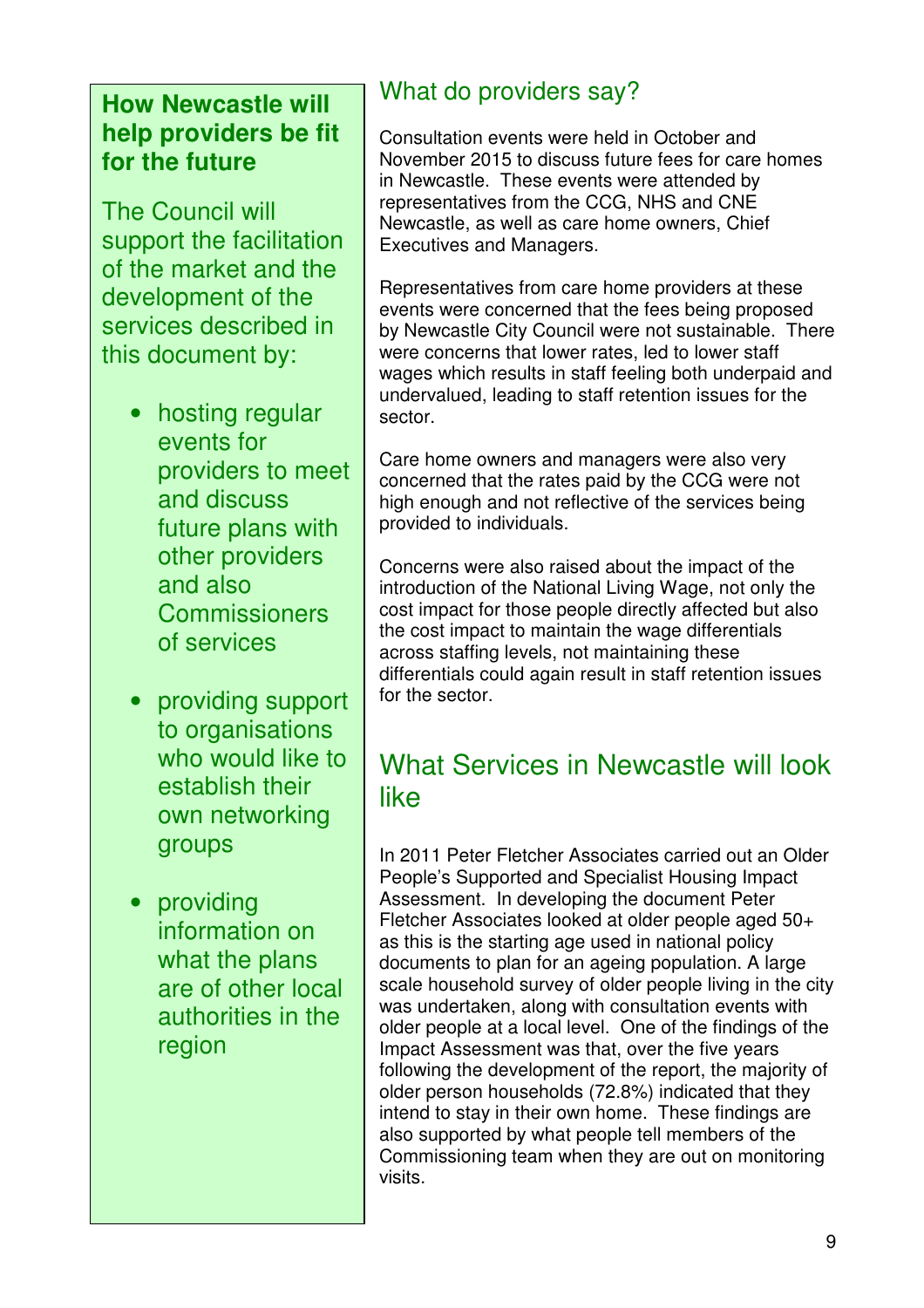#### **How Newcastle will help providers be fit for the future**

The Council will support the facilitation of the market and the development of the services described in this document by:

- keeping providers and the public up to date on events and service changes through use of social media
- making market position statements and other relevant documents available on the Let's Talk and / or Newcastle City Council website

However there is still a recognised need for general residential and nursing care services for when people are at that point that they are no longer able to remain living at home, with or without additional support, and some older people do choose to move into general residential and nursing care as their first choice. In order to meet these demands Newcastle commissioners need to ensure that the market has enough beds, of the right type, in quality services, at a sustainable price. Those homes which are found to consistently providing a poor quality service will be dealt with through our monitoring process, and when necessary, decommissioned. This approach will create a high quality, fit for purpose general residential and nursing care market in the City, which is able to meet the needs of our ageing population.

### What business development opportunities will this create?

We know the market in Newcastle is currently both stable and sustainable. Occupancy varies between 83% - 87% over the year and we have very little movement in the market.

During the next year Newcastle City Council will be required to carry out a procurement exercise for the General Residential and Nursing Framework, which will cover a four year period. This will provide an opportunity for organisations that are new to the general residential and nursing care market in Newcastle to get onto the Council's framework agreement.

We would also encourage people to be involved in the development and ongoing reviews of Market Position Statements as through this process they will have the opportunity to design and shape services in the future.